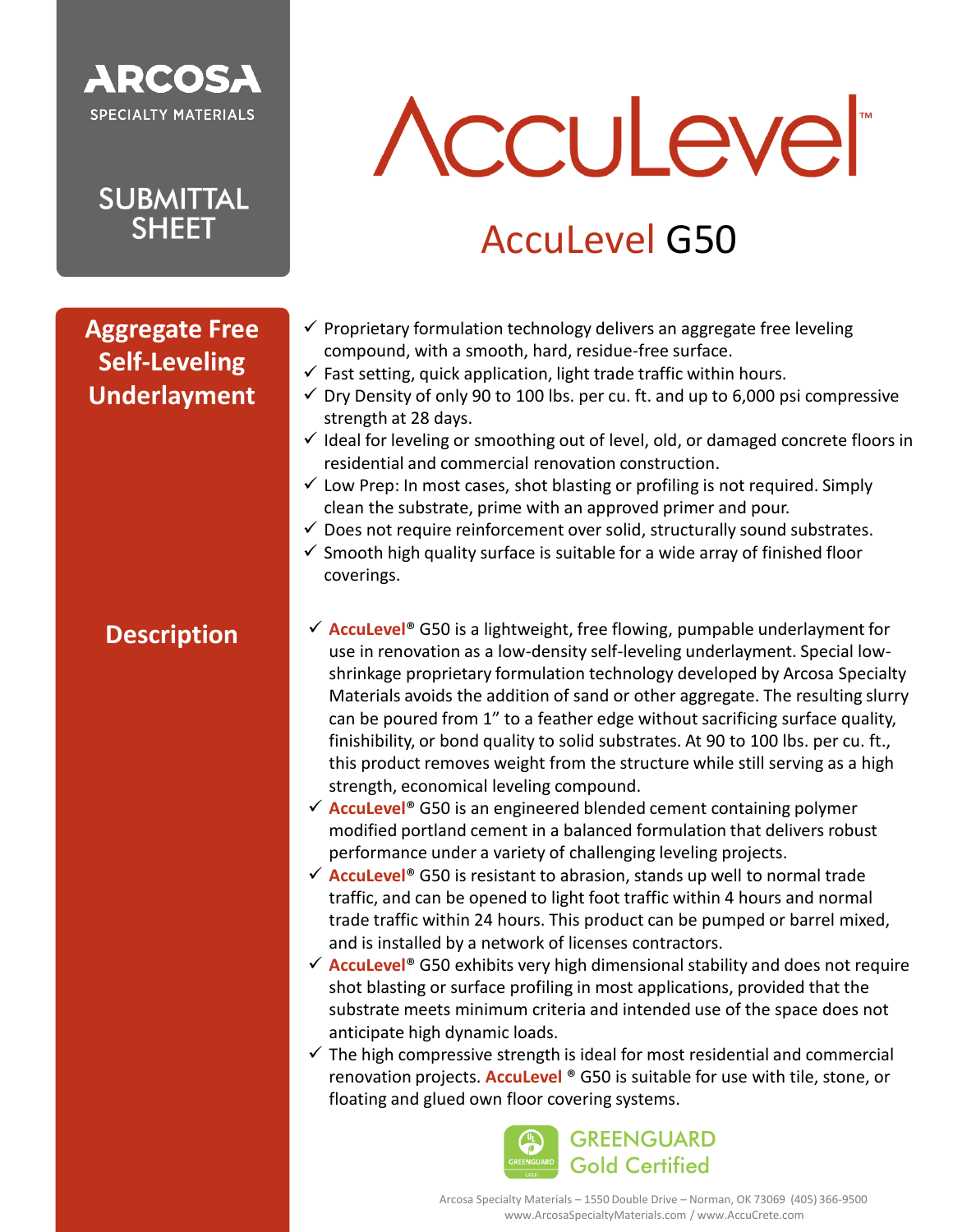

**SUBMITTAL SHEET** 

## **Acculever**

## AccuLevel G50

| <b>Physical</b>   |
|-------------------|
| <b>Properties</b> |

| Color                  | <b>Gray Powder</b>                                                    |
|------------------------|-----------------------------------------------------------------------|
| <b>Flow Properties</b> | Self-Leveling                                                         |
| <b>Water Per Bag</b>   | 3 to 4 US Gal. per 80 lb. bag                                         |
| Compressive            | (ASTM C472) up to 6,000 psi depending on water content                |
| Strength               | and slump size                                                        |
| <b>Wet Density</b>     | 110 to 120 lb./ ft <sup>3</sup>                                       |
| Dry Density            | 90 to 100 lb./ $ft^3$                                                 |
| Yield per 80 lb.       | 46 ft <sup>2</sup> at $1/4$ " thickness                               |
| Recommended            | Typical thickness is 1/8" to 1". Please consult your licensed         |
| <b>Thickness</b>       | Acculevel <sup>®</sup> applicator where depths outside this range are |
|                        | required.                                                             |
| <b>Surface Burning</b> | ASTM E84 - Flame Spread: 0, Fuel Contribution: 0, Smoke               |
| Characteristics        | Density: 0                                                            |
|                        | Fire testing of construction products and materials ASTM              |
|                        | E119: Pass                                                            |

### **Limitations**

- $\checkmark$  Suitable Substrates include fully cured new or existing concrete, plywood, OSB, and other clean structural substrates that meet the minimum L/360 deflection criteria. Over wood substrates or in cases where a bond is not anticipated, reinforcing lath is recommended. Please consult your licensed **AccuLevel**® applicator where special substrate conditions exist.
- $\checkmark$  Large areas of less than 1/8" thickness may be best suited for a trowelable patching compound.
- $\checkmark$  Curing and Drying time before application of floor goods depends on thickness, humidity and ventilation conditions. With proper drying conditions, **AccuLevel**® G50 poured at a thickness of 0.5" can be covered in 5 to 7 days. At a thickness of 1.0", **AccuLevel**® G50 can normally be covered in 14 to 21 days. Thinner applications can be covered more quickly, while thicker applications will require more extended drying times.

✓ **AccuLevel**® G50 is for interior use only and should not be used in areas where extended or repetitive exposure to moisture is anticipated unless protected by a waterproofing system.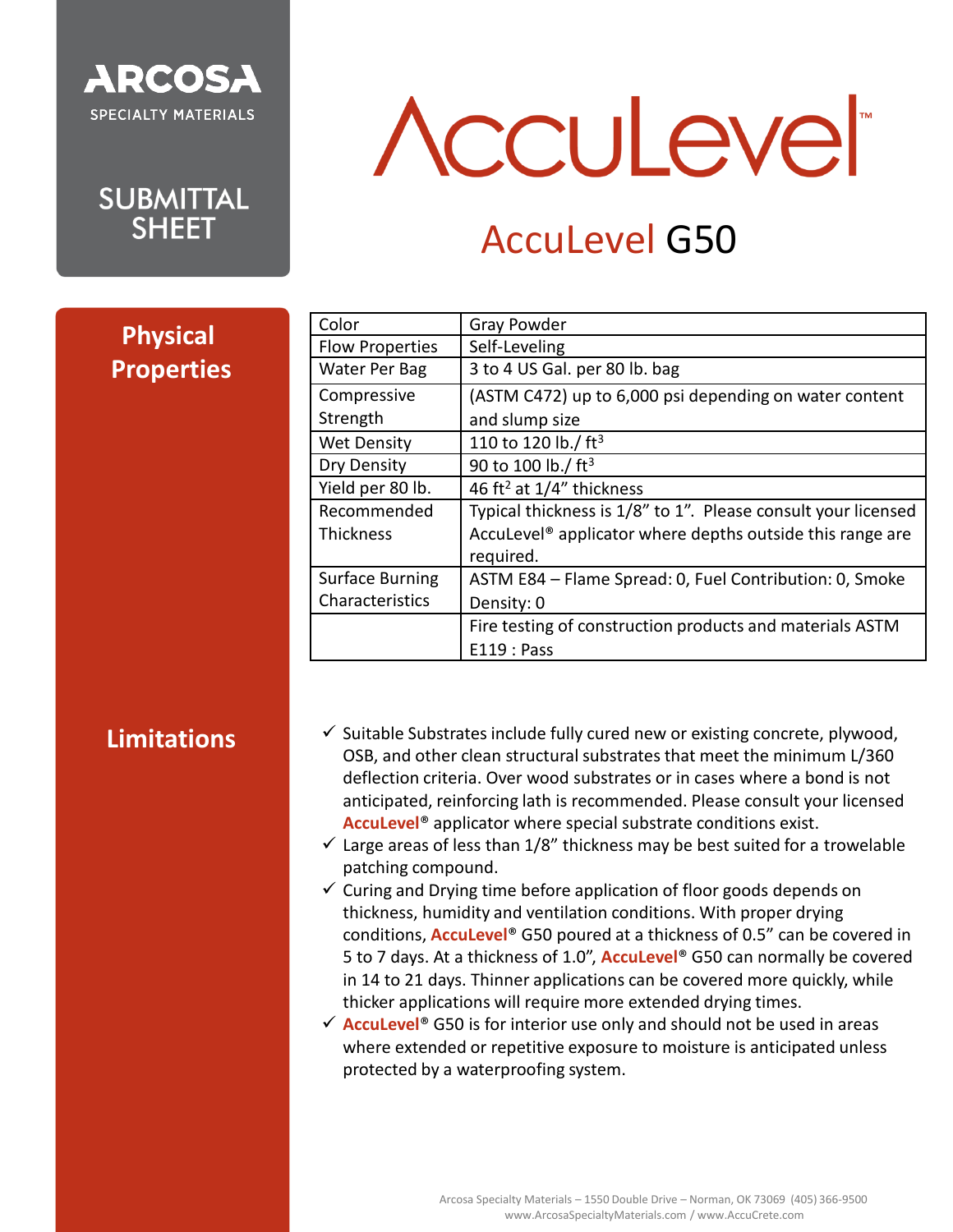## **ARCOSA SPECIALTY MATERIALS**

**SUBMITTAL SHFFT** 

**Limitations**

# **Acculevel**

## AccuLevel G50

- ✓ **AccuLevel**® G50 is intended for above grade applications. In cases where moisture vapor emissions are possible, a moisture vapor barrier is required. Maximum MVER of 5 lbs. per sq. ft. for 24 hrs by the calcium chloride method, ASTM F-1869. Floor covering manufacturers' recommendations supersede all others.
- $\checkmark$  For applications other than foot traffic and light rubber wheeled traffic, the substrate must be mechanically profiled to a minimum ICRI CSP 3 to enhance the bond to substrate.
- ✓ **AccuLevel**® G50 should not be used to bridge moving cracks or expansion joints. All joints must be honored through to the substrate.
- ✓ **AccuLevel**® G50 is only intended to be used as an underlayment. It is not a wear surface and is not intended for use as a structural element.

### **Installation**

- $\checkmark$  The building must be enclosed and weathertight. Ambient and substrate temperatures must be maintained at a minimum of 50 degrees for 24 hours before and 72 hours after installation. Provide continuous ventilation and heat to remove excess moisture after installation until underlayment is dry. The absence of condensation on windows will confirm adequate ventilation.
- $\checkmark$  The substrate must be indoors, clean, dust and contaminant free. Any loose or weak material present on substrate must be mechanically removed.
- ✓ Prior to pouring **AccuLevel**® G50 an approved priming system must be used. Please consult an **AccuLevel**® technical representative on the proper priming system.
- $\checkmark$  Installations over concrete slabs require the concrete to be properly cured, moisture free and have no efflorescence. In cases where foot traffic and light rubber wheeled traffic are anticipated, shot blasting is not required.
- $\checkmark$  Where moisture vapor conditions exist, test to ensure that the MVER does not exceed 5 lbs. per sq. ft. for 24 hrs per ASTM F-1869.
- $\checkmark$  Do not allow foot traffic until the product is fully hardened, usually within 4 hours of placement.
- ✓ **AccuLevel**® G50 is self-curing and does not require curing compounds, but should be protected from excessive draft for the first 24 hours. After this time, ventilate the area to expedite the curing process and to aid in the removal of excess moisture from the building. In general, a thickness of 1.0" requires 14 to 21 days to fully cure and dry. These times will vary with humidity, temperature, and ventilation conditions.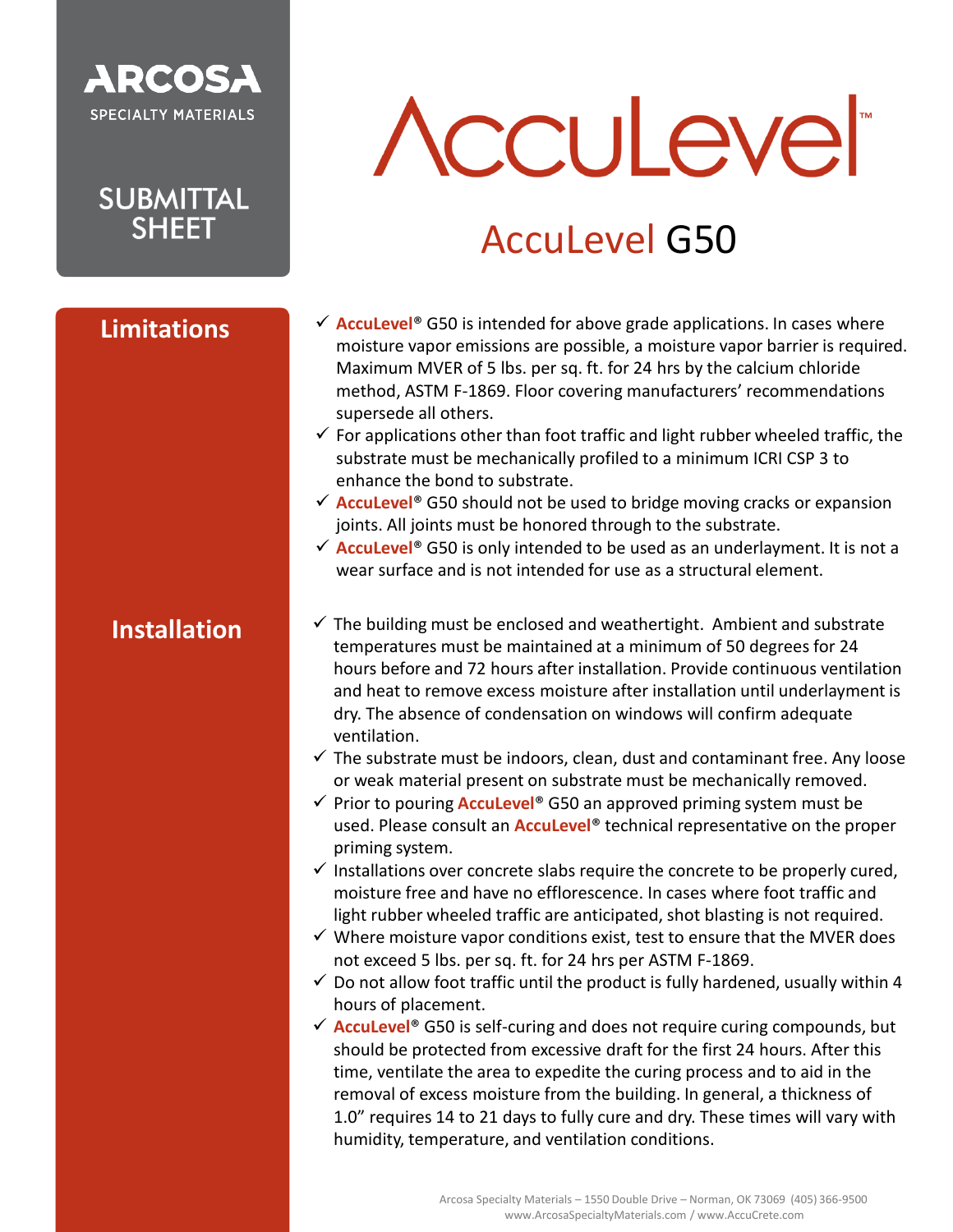

**SUBMITTAL SHFFT** 

#### **Installation**

# **Acculevel**

## AccuLevel G50

- $\checkmark$  For moisture sensitive floor coverings, test the underlayment prior to installation by the plastic sheet method per ASTM D-4263. If visible signs of moisture are present, then more curing time is required. Do not test **AccuLevel**® G50 for dryness using the calcium chloride method, ASTM F-1869, as inaccurate results will occur.
- ✓ Once the **AccuLevel**® G50 is fully dry and has passed a dryness test, the application of a surface sealer is recommended prior to the installation of all glue down and thin set finished flooring. It may be beneficial to seal the surface prior to installation of other adhered floor covers. All instructions and recommendations by the floor goods manufacturer supersede this recommendation.
- $\checkmark$  Where cracking may occur, a crack suppression membrane is recommended prior to tile or stone installations. Consult an **AccuLevel**® technical representative for specific recommendations.
- $\checkmark$  Wear a NIOSH approved dust mask and provide ventilation when mixing the product.

#### **UL Designs**

G577 G578 G579 G580 G582 G592 H502 J917 J919 J920 J924 J927 J931 J957 J958 J994 L006 L201 L202 L206 L208 L209 L210 L211 L212 L501 L502 L503 L504 L505 L506 L507 L508 L509 L510 L511 L512 L513 L514 L515 L516 L517 L518 L519 L520 L522 L523 L524 L526 L527 L528 L529 L530 L533 L534 L535 L536 L537 L538 L539 L540 L541 L543 L546 L547 L549 L550 L551 L556 L558 L560 L562 L563 L570 L573 L574 L546 L577 L578 L581 L583 L585 L587 L589 L590 L592 L593 M502 M503 M504 M506 M508 M513 M519 M530 M535 M538 M544 M550 M553

More designs may be obtained. Contact us at info@AccuCrete.com